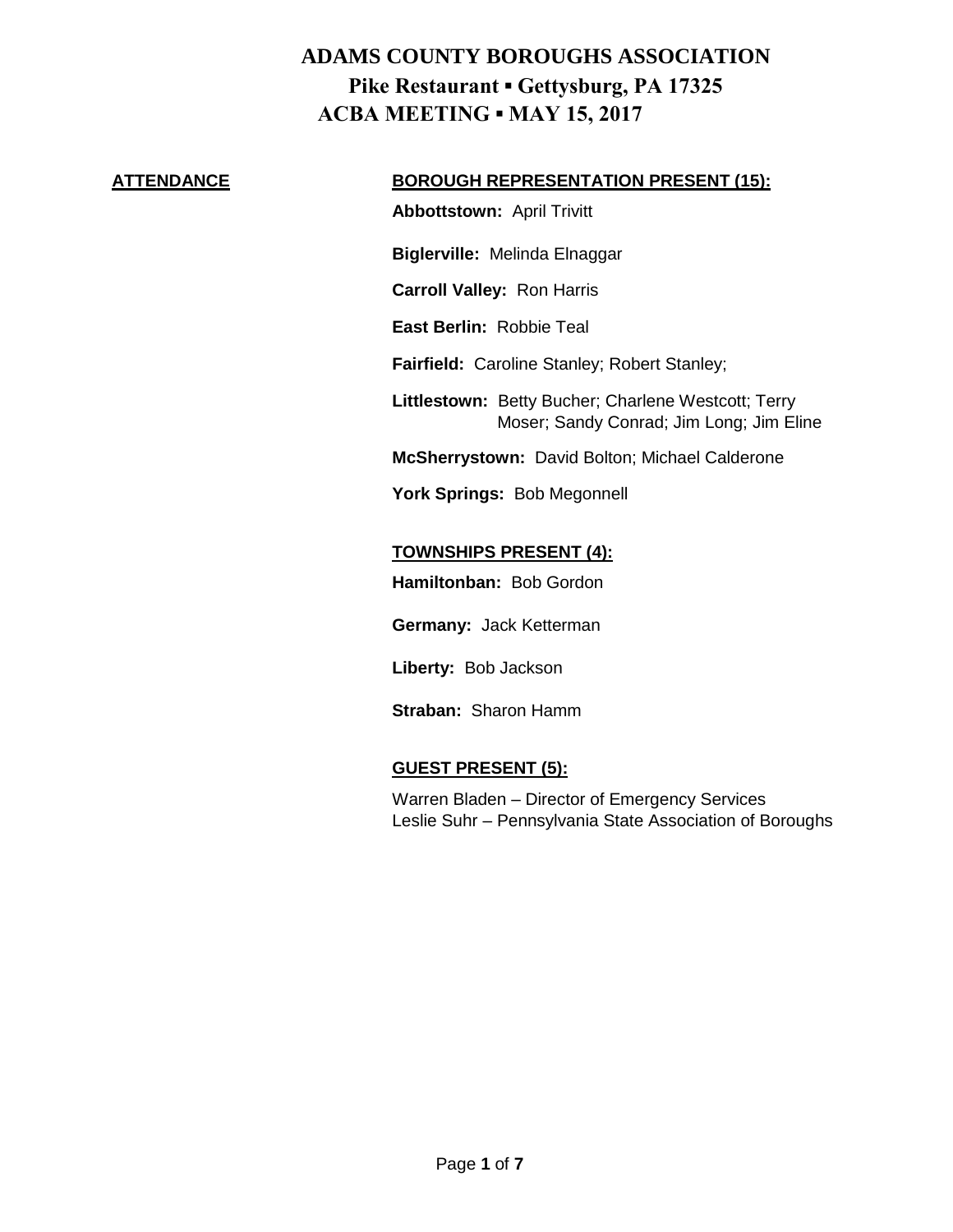| <b>CALL TO ORDER</b>                          | The Adams County Boroughs Association met in session<br>and the meetingwas called to order at 6:15 p.m. by Ron<br>Harris and the Pledge of Allegiance was recited.                                                                                                                                                                                                                                                                                                                                            |  |
|-----------------------------------------------|---------------------------------------------------------------------------------------------------------------------------------------------------------------------------------------------------------------------------------------------------------------------------------------------------------------------------------------------------------------------------------------------------------------------------------------------------------------------------------------------------------------|--|
| <b>ROUND TABLE</b>                            | Introductions were made by all in attendance.                                                                                                                                                                                                                                                                                                                                                                                                                                                                 |  |
| <b>MINUTES</b>                                | A motion was made David Bolton and seconded by<br>Melinda Elnagger to approve the minutes from the<br>March 20, 2017 meeting as written. Motion adopted.                                                                                                                                                                                                                                                                                                                                                      |  |
| <b>FINANCIAL REPORT</b>                       |                                                                                                                                                                                                                                                                                                                                                                                                                                                                                                               |  |
| <b>TREASURER:</b><br><b>CHARLENE WESTCOTT</b> | Treasurer, Charlene Westcott reported the following:                                                                                                                                                                                                                                                                                                                                                                                                                                                          |  |
|                                               | Balance as of February 28, 2017\$3,073.82<br>Receipts for 260 meals @ \$10  \$<br>260.00<br>0.00                                                                                                                                                                                                                                                                                                                                                                                                              |  |
|                                               | Expenses for 23 meals @ \$10  \$ 230.00<br>0.00<br>Balance as of May 1, 2017  \$3,103.82                                                                                                                                                                                                                                                                                                                                                                                                                      |  |
|                                               | A motion was made by Michael Calderon and seconded<br>by Terry Moser to accept the Treasurers Report as read<br>by Charlene Westcott. Motion adopted.                                                                                                                                                                                                                                                                                                                                                         |  |
| <b>ACBA BUSINESS</b>                          |                                                                                                                                                                                                                                                                                                                                                                                                                                                                                                               |  |
| <b>NEWSLETTER REVIEW</b>                      | <b>ELECTRONIC RECYCLING</b><br>The very first Electronic Recycling event will be held on<br>September 9, 2017. The collection event is to be held at<br>the Adams County Emergency Services/911 building<br>located at 230 Greenamyer Lane in Straban Township.<br>Cost for recycling is as follows:<br>Televisions - \$25.00<br>$\bullet$<br>Computer Monitors - \$10<br>$\bullet$<br>Other items will be at no cost<br>The only acceptable payment is cash and the event will run<br>from 10 a.m. to 2 p.m. |  |
|                                               | <b>COUNCILOR DAVID BOLTON RECOGNIZED AT PSAB</b><br><b>CONFERENCE</b><br>Members of the ACBA congratulated Vice President<br>Councilor David Bolton. He was presented one of the<br>Pennsylvania State Association of Borough's highest<br>honors, the Anthony Defilippi Government Affairs Service                                                                                                                                                                                                           |  |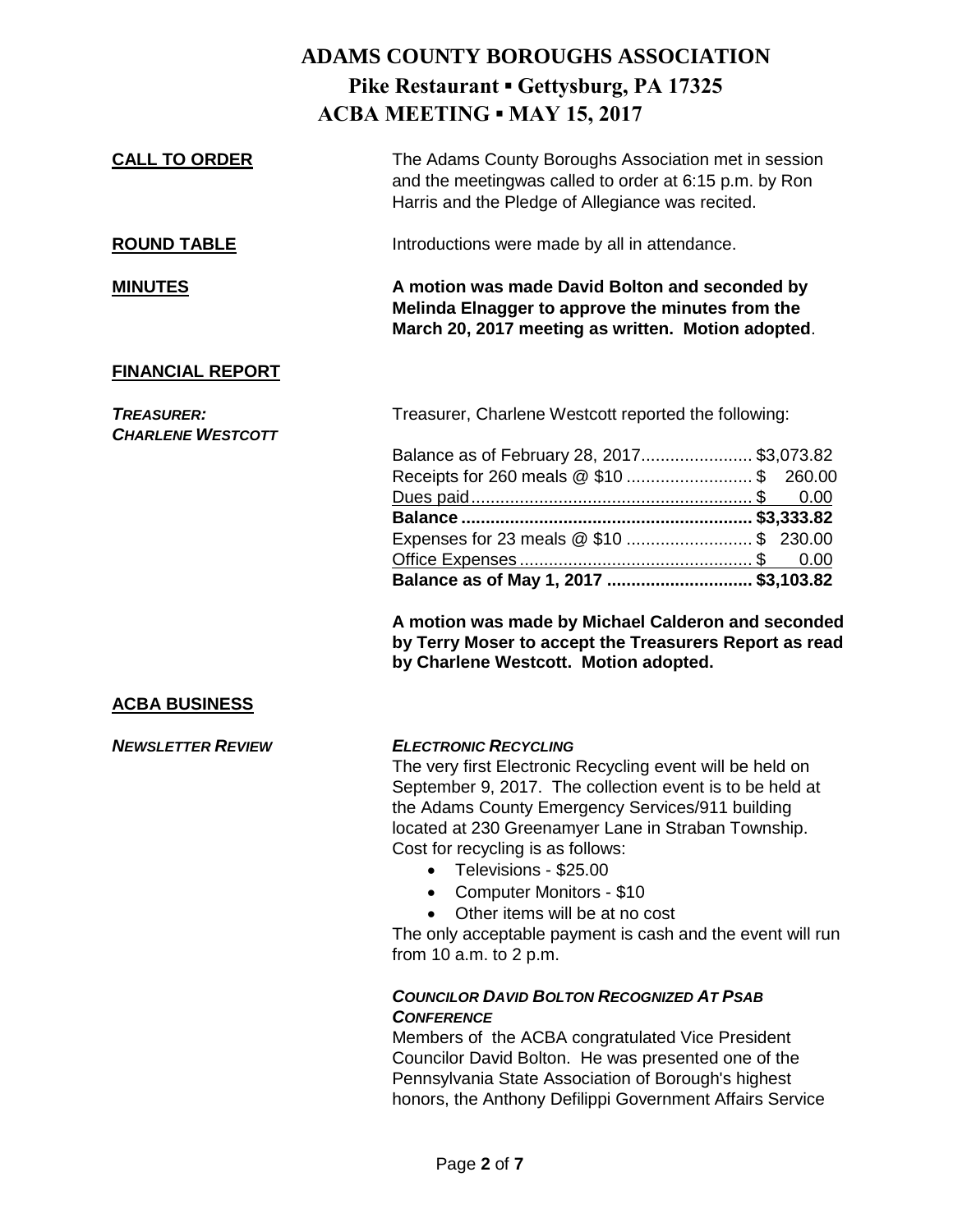Award at the PSAB conference. This award recognizes those Councilors who have gone above and beyond to promote legislation across the state and who have excelled in advancing such.

#### *REAL ID ACT*

Pennsylvania is one of several states that are currently not complying with the Federal REAL ID Act of 2005. This Act was passed in 2005 as a security measure after the September 11th attacks. This law established minimum security standards for state-issued driver's licenses and identification cars and prohibits federal agencies from accepting for official purposes licenses and identification cards from states that do not meet the standards. Pennsylvania has until June 6, 2017 to comply. If the standards are not met, effective January 22, 2018, residents will need an alternative form of ID accepted by the Transportation security Administration to board a commercial flight. The House State Government Committee unanimously passed legislation that offers citizens a choice of forms of identification. This bill creates a tired system for issuing poof of identity. the choice would be between the current form of driver's license or photo identification and a voluntary travel ID that works for air travel to admission to military installation and federal buildings. The legislation will now go to full house.

#### *NEED MONEY FOR SIDEWALKS, LIGHTING, AND STREET SCAPE IMPROVEMENTS?*

The CFA Commonwealth Financing Authority, offers a Multimodal Transportation Fund to provide grants to encourage economic development and ensure that a safe and reliable system of transportation is available. This programs is separate from the Department of Transportation assets, and transit-oriented development.

Grants are available for projects with a total cost of \$100,00 or more.

#### *ACBA WEBSITE*

Councilor Charlene Westcott and Secretary Sandy Conrad will be working on getting the ACBA website up and running.

**A motion was made by David Bolton and seconded to get an ACBA website up and running. Motion adopted.**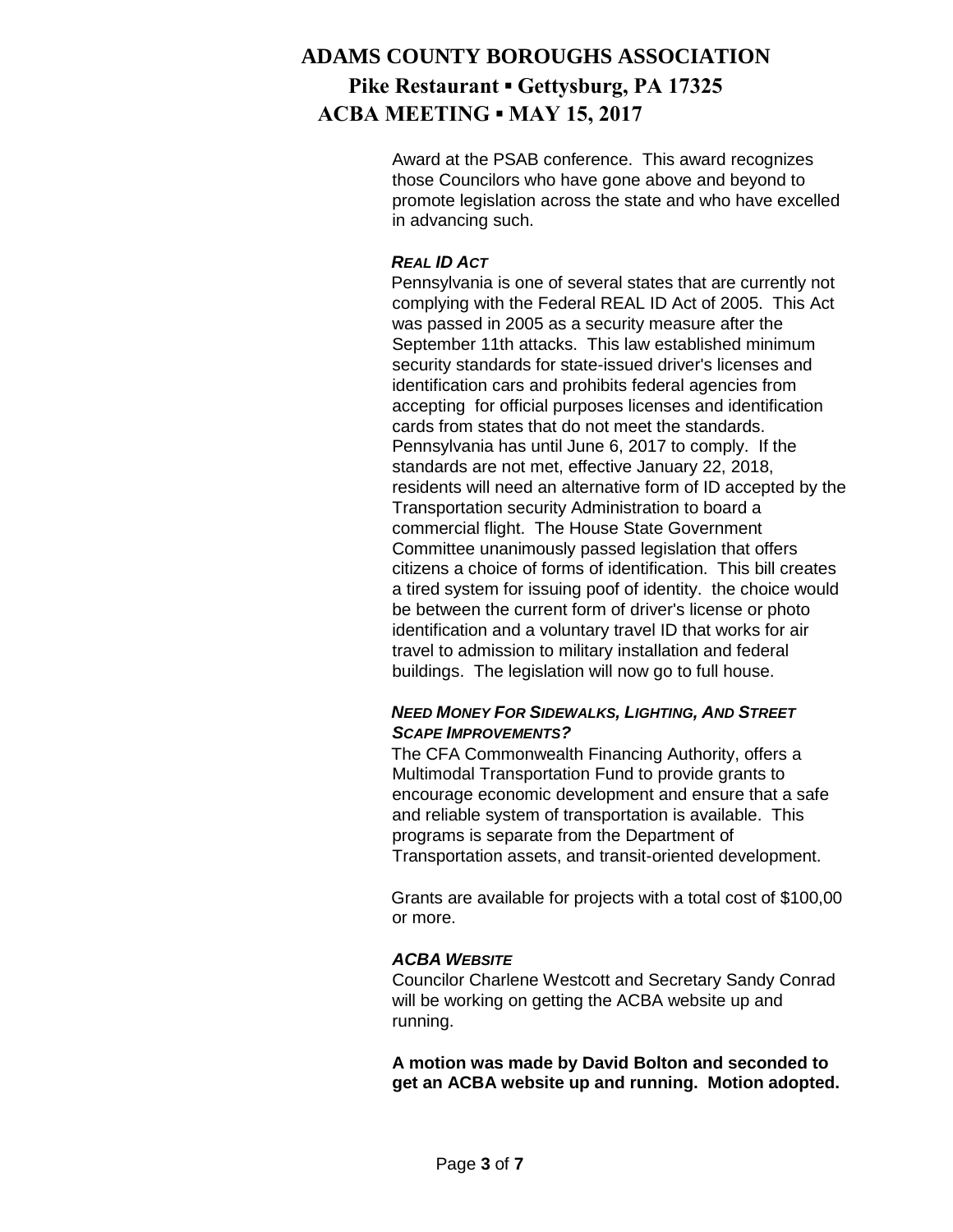### **OFFICIALS REPORTS**

| <b>CDBG PROGRAM</b>                                           | David Bolton explained the importance of the Community<br>Development Block Grant Program (CDBG). The CDBG<br>grant program is looking to be eliminated and he is asking<br>for municipalities to approve a Resolution in opposition of<br>the elimination of the program.                                                                                                                                                                                                                                                                                                                                                                                                                                                                                                                                                                                                                                                                                                                                                                                                                                                              |
|---------------------------------------------------------------|-----------------------------------------------------------------------------------------------------------------------------------------------------------------------------------------------------------------------------------------------------------------------------------------------------------------------------------------------------------------------------------------------------------------------------------------------------------------------------------------------------------------------------------------------------------------------------------------------------------------------------------------------------------------------------------------------------------------------------------------------------------------------------------------------------------------------------------------------------------------------------------------------------------------------------------------------------------------------------------------------------------------------------------------------------------------------------------------------------------------------------------------|
|                                                               | Many ACBA members stated that they receive or have<br>received CDBG grant funding for various projects and<br>agreed with David Bolton that the program needed to be<br>saved.                                                                                                                                                                                                                                                                                                                                                                                                                                                                                                                                                                                                                                                                                                                                                                                                                                                                                                                                                          |
| <b>2017 RESOLUTIONS &amp;</b><br><b>2014 REAUTHORIZATIONS</b> | David Bolton reported that he attended the R & P<br>Committee and the General Voting Session at the PSAB<br>Annual Conference.                                                                                                                                                                                                                                                                                                                                                                                                                                                                                                                                                                                                                                                                                                                                                                                                                                                                                                                                                                                                          |
|                                                               | While in attendance David Bolton made motions to adopt<br>and voted in favor of the following:                                                                                                                                                                                                                                                                                                                                                                                                                                                                                                                                                                                                                                                                                                                                                                                                                                                                                                                                                                                                                                          |
|                                                               | • Resolution 2017-1: PSAB pursue legislation on<br>body camera policy uniformity that police<br>departments are now using to protect enforcement<br>of our stated and municipal laws. This Resolution<br>passed unanimously<br>Resolution 2017-2: PSAB support SB 159 and<br>similar legislation which requires home<br>improvement contractors to provide proof of<br>worker's compensation insurance thereby<br>protecting the levels of the Uninsured Employer's<br>Guarantee Fund. This Resolution passed 363-2<br>Resolution 2017-3: PSAB support legislation<br>charging municipalities over 4,000 in population<br>utilizing state police service a \$25 per person fee.<br>This Resolution passed unanimously<br>Resolution 2017-4: PSAB seek to protect<br>municipalities from additional EPA regulations (MS-<br>4 permitting) on the Chesapeake Bay Initiatives.<br>This Resolution passed unanimously<br>Resolution 2017-5: PSAB seek legislation on<br>funding for municipalities who have county, state<br>and federal facilities in their communities that are<br>exempt from taxation. This Resolution passed 364-<br>1 |

• Resolution 2017-6: PSAB support legislation amending Local Option Small Games of Chance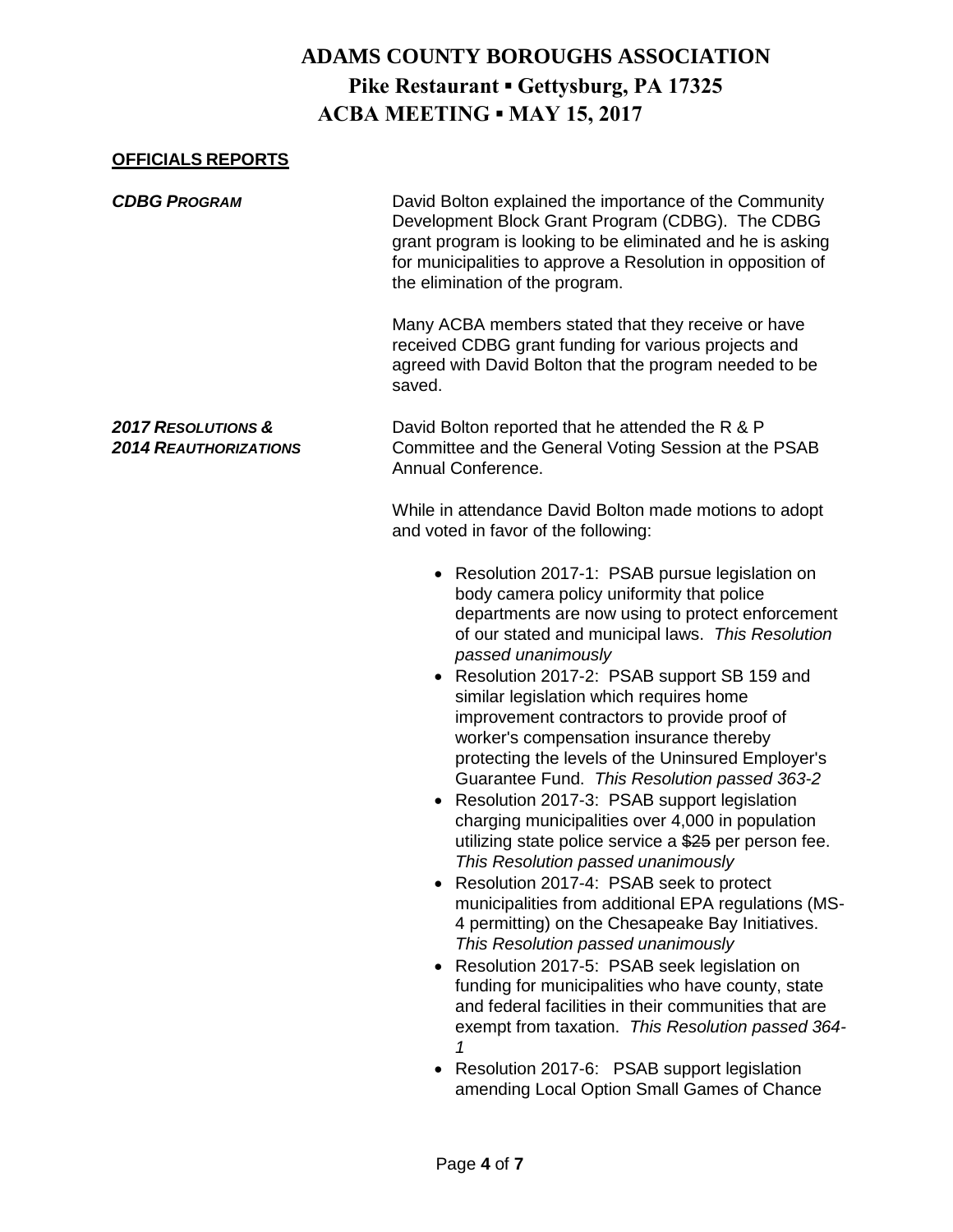law (Act 92-2013) to remove the aggregated monetary prize limit. *This Resolution passed 360-5*

- Resolution 2017-7: PSAB seek legislation which increases the threshold required to petition the Court of Common Pleas in Section 818 of the Borough Code from 5% to 15%. *This Resolution passed 364-1*
- Resolution 2017-8: PSAB continue to pursue legislation enabling electronic speed control devices such as radar & lidar for purposes of speed control by municipal police agencies. *This Resolution passed 364-1*
- Resolution 2017-9: PSAB continue to seek legislation increasing compensation schedules for elected borough officials which have not been revised for over 21 years. *This Resolution passed 360-5 (David Bolton voted against this because he does not feel it is right to vote for the right to increase their own salaries. This would be best accomplished by voter referendum)*
- Resolution 2017-10: PSAB oppose any efforts by Distributed Antenna Systems (DAS) providers or communications tower/antenna contractors to exempt these facilities from municipal land use and rights of way regulation or to grant them utility status or right to the use of eminent domain. *This Resolution passed unanimously*
- Resolution 2017-11: PSAB calls on the PA General Assembly to re-evaluate the Covered Devices Recycling Act of 2010 and seek changes to help correct its failure to foster recycling of electronic devices by residents by removing manufacturer's weight quota or temporarily lifting the landfill disposal ban until a better solution is enacted. *This Resolution passed unanimously*
- Resolution 2017-12: PSAB seek legislation authorizing counties or councils of governments to levy reasonable fees on waste generated within their borders to pay for required recycling programs. *This Resolution passed 363-2*
- Resolution 2017-13: PSAB seek legislation to amend Act 45/1999 to increase the current fee on construction or building permits to remediate blight in Pennsylvania communities. *This Resolution passed 359-6*
- Resolution 2017-14: PSAB seek legislation to provide funding for the provision of registration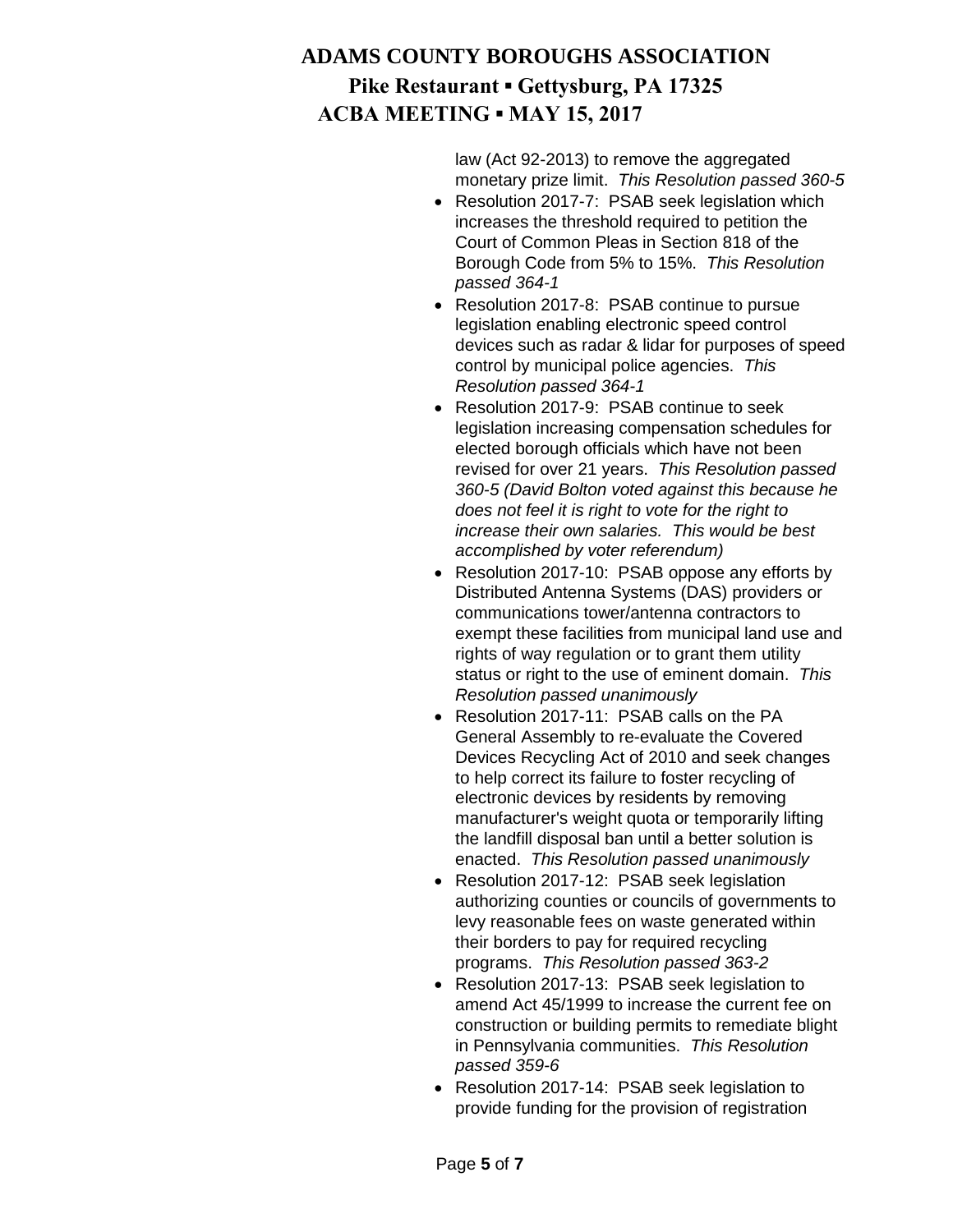plate reader technology to be used for local law enforcement needs. *This Resolution passed 359-6 (David Bolton voted against this resolution arguing that Governor and PennDot have recently decided to reconsider stickering vehicles, as offers from other states would not have access to the technology or database to enforce out-of-state registrations)*

- Resolution 2017-15: PSAB support, protect and defend those boroughs of the commonwealth that own, operate and maintain not for profit community electric systems from any federal, state or county legislation leading to burdensome, unnecessary and expensive regulation; and be it further. *This Resolution passed 363-2*
- Resolution 2017-16: PSAB seek legislation amending Acts 39 and 166 of 2016 to prohibit the on-premises consumption sale of any alcoholic beverage within the limits of any dry municipality; and be if further Resolved, that this legislation include an amendment enabling municipalities the local option of placing a question on the ballot to prohibit sales for on-premises consumption. *This Resolution passed 363-2*

# RECESS A 40-minute recess was taken for dinner.

#### **GUEST SPEAKER(S)**

**WARREN BLADEN, DIRECTOR** Mr. Bladen started out as a volunteer firefighter and then *OF EMERGENCY SERVICES* became a paramedic for about 14 years. His career path then changed. He studied law and spent some time in a private practice and then 10 years in the Adams County Public Defender's Office. Throughout his legal career he worked part time as a paramedic to maintain his certification. Mr. Bladen missed emergency services and doing 911 calls. He had always had an interest in the Directors job and in February of 2017 his interest became a reality when he took over the role as Director after John Eline retired. His roles includes overseeing the county's 911 center, keeping tabs on hazardous material risks and emergency management.

> According to the Adams County Website the "Emergency Management is a legal responsibility and function of local, county, state and federal government. Over the past two decades, federal and state laws were amended to include